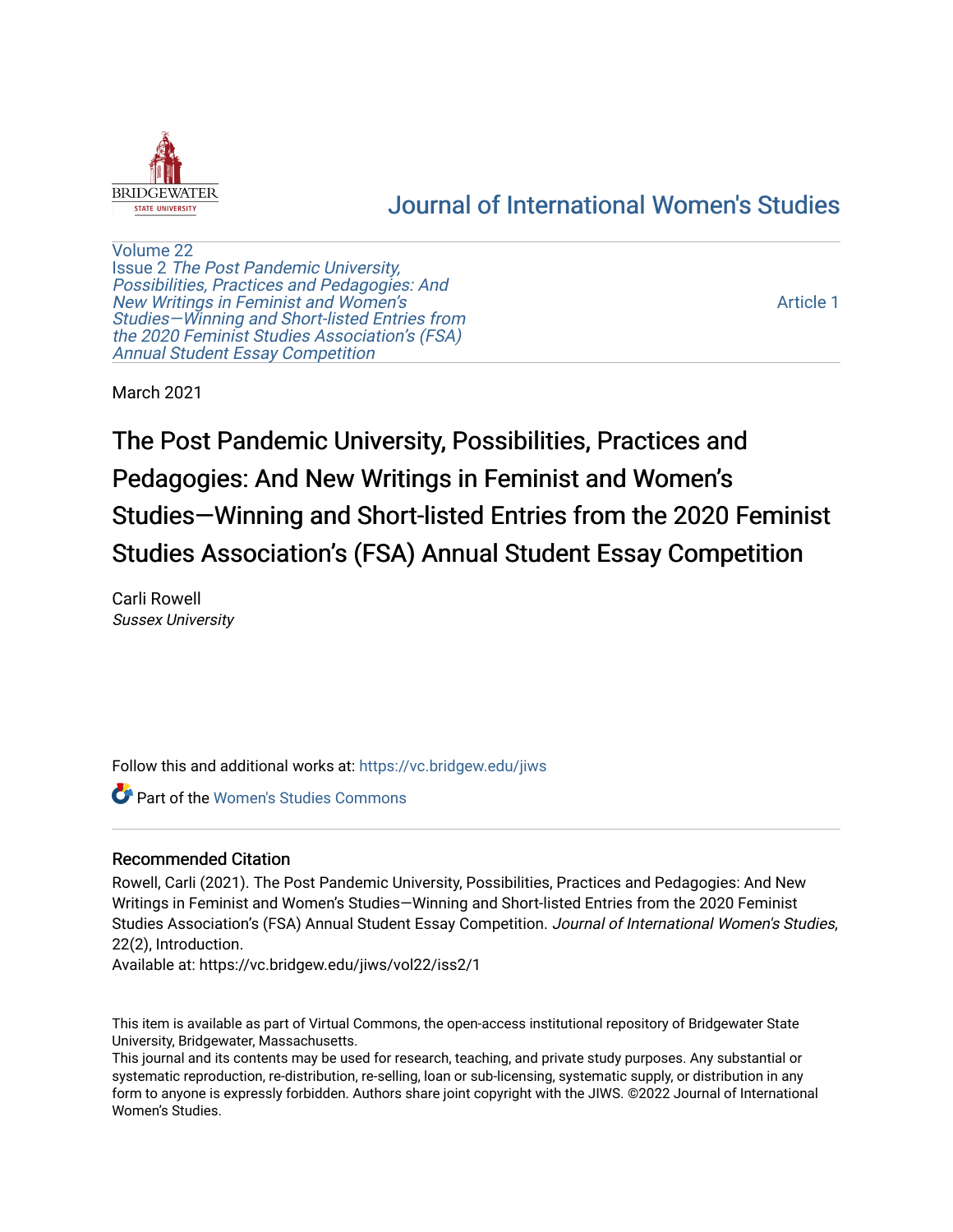#### Rowell: Winning Entries from the 2020 Annual Student Essay Competition

This journal and its contents may be used for research, teaching and private study purposes. Any substantial or systematic reproduction, re-distribution, re-selling, loan or sub-licensing, systematic supply or distribution in any form to anyone is expressly forbidden. ©2021 Journal of International Women's Studies.

# **The Post Pandemic University, Possibilities, Practices and Pedagogies: And New Writings in Feminist and Women's Studies—Winning and Short-listed Entries from the 2020 Feminist Studies Association's (FSA) Annual Student Essay Competition**

By Carli Rowell<sup>[1](#page-1-0)</sup>

The Feminist Studies Association UK & Ireland (FSA) is delighted to present this special issue of the Journal of International Women's Studies (JIWS) featuring the winning and shortlisted entries of the 2020 student essay competition. However, before I do so I find it imperative that time is accorded to reflecting upon the extra ordinary times that we all find ourselves amid – on year on.

#### **The Post Pandemic University: Possibilities Practices, Pedagogies and Pitfalls**

Around one year ago an invisible, unknown yet highly contagious virus made its way around the world - the world powerless in preventing its travel and transmission. Covid-19 rampant and pervasive travel and transmission was made possible by time space compression that is a defining feature of our modernised, globalised world. As a consequence, the covid-19 variant struck hard and fast and over the course of the last twelve months or so has changed the lives of those all around the globe in both mundane and extraordinary ways.

The effects of covid-19 have been far reaching, all-encompassing and devastating. Lives have been lost and many have been taken too soon, the global mood is one of morning – but it is also one of hope. Last year I stated the need for feminism to be attentive to the unseen, ripple effects of COVID-19 and the way(s) in which it could and would impact upon the lives of women around the world. A year on and the picture is a clear one, the global pandemic has exacerbated existing inequalities and paved the way for the emergence of novel ones. Women's jobs are more vulnerable to the crisis of the pandemic; whilst they make up the minority of global employment, they account for the majority of job losses and are overrepresented in the industries that are expected to decline as a result of the pandemic. Moreover, women are overwhelmingly shouldering the burden of unpaid care and overwhelmingly represented within the paid formal care sector and are thus on the covid-19 frontline. Poverty and the pandemic are also compounding the experiences of the already precarious on both domestic and international levels. Within the UK the pandemic has driven hundreds of thousands (and rising) of individuals and families into poverty. Globally, the pandemic is having regressive effects upon decades of progress on global poverty, healthcare and education.

1

<span id="page-1-0"></span><sup>&</sup>lt;sup>1</sup> Carli Ria Rowell is a Lecturer in Sociology at Sussex University. Carli is a sociologist, feminist and ethnographer and much of her work grapples with issues pertaining to contemporary social, spatial and geopolitical (im)mobilities particularly in relation to educational (in)equalities on a global, national and local level. Carli overseas the FSA student essay competition. Carli's ESRC PhD was entitled "Pleasure, Pains and Possibilities: An Ethnography of Working-Class Students at an Elite University", she was examined in November 2018 by Dr Maria do Mar and Professor Diane Reay and graduated in summer 2019. Carli was recently awarded the SRHE Newer Researcher Award for the project "No words, just two letters 'Dr'": Working-class early career researcher's reflections on the transition to and through a social-sciences PhD and into academia. She tweets at: @carliriarowell.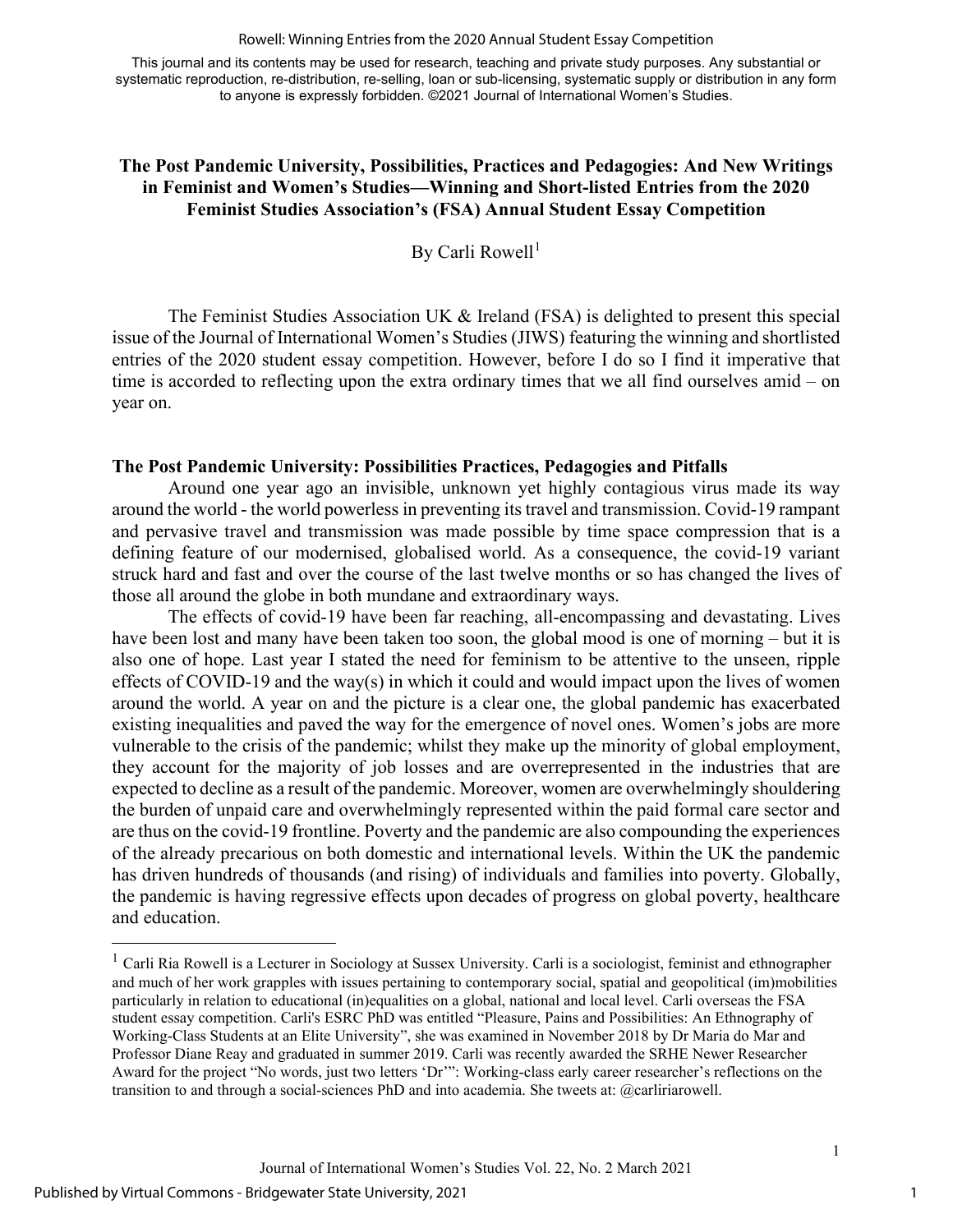Higher education, globally, as a result of the ongoing pandemic its landscape has transformed in ways previously inconceivable. Campus and boarders have shut, social distancing measures have been implemented and teaching that once occurred solely within lecture halls and seminar rooms have shifted online. Academics, students and university staff alike have worked from home conducting research and teaching from the parameters on their home offices, bedrooms and even bathrooms! Thus, the practices and pedagogies of the contemporary university educator have been subject to reconfiguration. Much of the narrative framing discussion regarding the impact of the pandemic upon higher education pedagogy has centred around notions of the rise of the online classroom and the Netflix of education alongside the education inequalities that the pandemic is serving to compound. But what positives can be identified from the current landscape of higher education? What possibilities can be taken into the post pandemic university?

Globally, universities are taking steps towards the digitalization of its operations. Research fieldwork is increasingly conducted online (albeit temporarily), and pedagogical decisions are increasingly drawing upon analytics as the ecosystem of the digitization of higher education plays outs. There is the danger, that like much else, the pandemic is being drawn upon as a tool and justification to push through neoliberal reforms within the university that had been on the back burner for many years. There is also the possibility that, the pandemic will increase participants within higher education - through the increasing digitization of classrooms and campuses per se. But who for? To what effect? To what end?

Let's take, for example the phenomenon of 'working from home' or what we might also refer to as 'flexible working'… Whilst there are myriad inequalities inherent within 'working from home' not least in relation to the kinds of jobs that can be conducted from home there are also gains. Feminism has long advocated for 'flexible working' however it is only amid the pandemic that we have witnessed such working arrangement(s) in practice. It is a direct effect of the pandemic that those with chronic illness, disabilities and caring responsible or an even perhaps, a complex mix of the aforementioned are able to draw upon 'flexible working arrangements' to complement / fit around their many commitments. A phenomenon that seldom occurred prior to the pandemic. Whilst it is true that as advocates of social justice, we need to be guarded against the increase in working from home especially given the potential for employers to advocate 'working from home' long after the pandemic in a move to cut overhead costs under the guise of flexible working there are also reasons to be optimistic. Home working has provided many with the opportunity to combine work with caring commitments or to better manger chronic illness and / or disability and it is these positives that the pandemic has brought about that we must fight to hold onto in its aftermath. So why then are we so cautious about the digitization of higher education?

There exists a shark intersection between education and the marketisation of education despite knowledge within the field being tentative at best. Within the UK the management and marketing of higher education through digital mechanisms is not novel. However, the argument that online higher education is a democratising phenomenon arguably is. Whilst on demand and demand driven education alongside the Netflix of education operates in line with student demand and is thus the perfect 'student as consumer' articulation there is nothing democratising about said practice, it is purely capitalist. By placing students as the choosers of their own education (more so than at present) renders higher education akin to an exercise in 'pic and mix' with students picking their education syllabus depending on what appeals to them at that point in time. This is dangerous as what students should be taught but don't know that they should be taught gets pushed out. Spaces to create and enact pedagogies of discomfort are consigned to the pre digitalisation of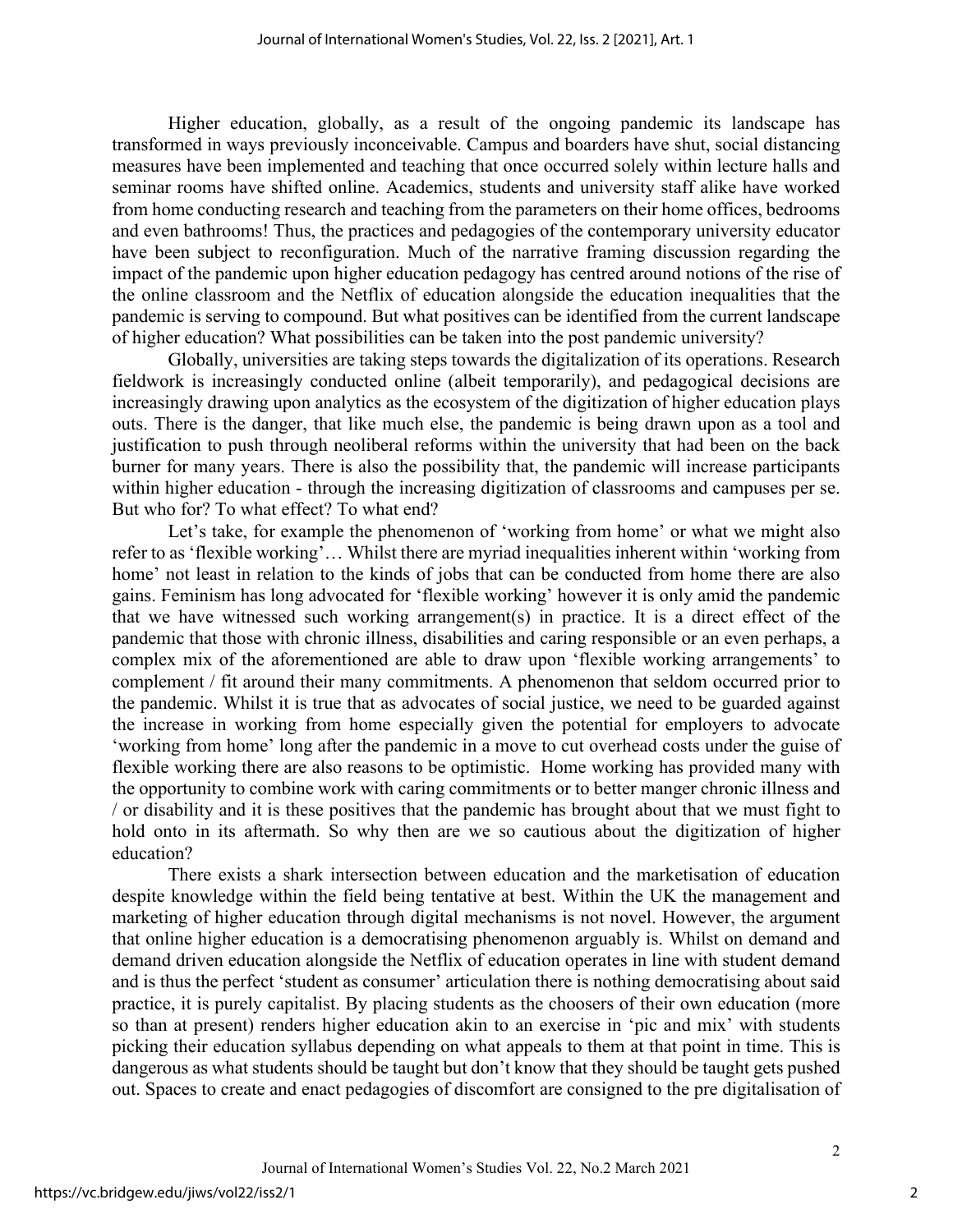higher education history and the transformative power of education radically reduced. We already know so much about the structural barriers precluding minority groups from the higher echelons of higher education, whether they be student or aspiring academics. We already know about the gender and ethnic bias in artificial intelligence and algorithms outside of the academy. So why then do we think higher education and it's move to digitalisation will be sparred such bias? Change as a result of the pandemic within higher education is inevitable, and whilst the pandemic has pushed universities online higher education typically has lagged behind other industries with regards to its digitalisation. Whilst it is true that moving the university online, or rather aspects and elements of the university online opens up many possibilities it also opens up the ground for new and existing educational inequalitie. As feminists concerned with equality, we already know so much about the gender digital divide, without equality of access to technology and the internet women and girls around the world are precluded from participation in digital sphere and the same could be true of the digital university. Whilst it is true that the digitalisation of higher education and the post pandemic university could serve to 'open up' and make elements of a university education more 'accessible' there is also grave scope for the increasing digitalisation of higher education to both deepen existing educational inequalities and foster new ones**.** Examining the challenges and opportunities that lie ahead in relation to the post pandemic university, the possibilities, practices, pedagogies and pitfalls.

### **The 2020 FSA Annual Student Essay Competition**

I turn now to introduce the 2020 FSA Annual Student Essay Competition. Firstly, I offer a note on its timeline and contributors. The past year as proved to be a difficult and different backdrop for us all, it is against the backdrop of the pandemic that there has been increased commitments and uncertainly for everyone. Despite this, essays were submitted, internal and external FSA judges were recruited, the essays read in depth and detail and a shortlist drawn up and a winner selected. I would like to begin by sending thanks to all of those who submitted an essay regardless of whether it features in this issue. This year the task of drawing upon the shortlist was an exceptionally difficult process with many deserving and worthwhile essays being submitted. The judges found them a joy to read and a welcomed distraction from what was happening all around. Essays were submitted from both undergraduate and postgraduate students and as always at FSA we just wish we were able to publish more. Judges were faced with the difficult task of drawing up a shortlist and selecting the winner, this took much deliberation and therefore highlights the quality of all submissions. FSA is delighted to present this special issue of Journal of International Women's Studies (JIWS) highlighting the winning and shortlisted entries to our annual student essay competition. Special extended thanks to the external judges who amid a pandemic, with all of the pressures and uncertainties devoted their time to engage with this year's competition. Many thanks to Dr Karen Throsby, University of Leeds and Dr Jessica Gagnon, University of Strathclyde for their considered and thoughtful feedback on the shortlisted essays.

The essays that make up this special issue of JIWS represent the strengths of the FSA: the work is interdisciplinary, challenging and passionately written, the article that follow engage with the past, present and futures of feminism. The essays were written by scholars who were students at the time of writing, they therefore represent the latest debates in feminism highlight the new directions for feminist scholarship. To all those who submitted, FSA and JIWS sincerely thanks you.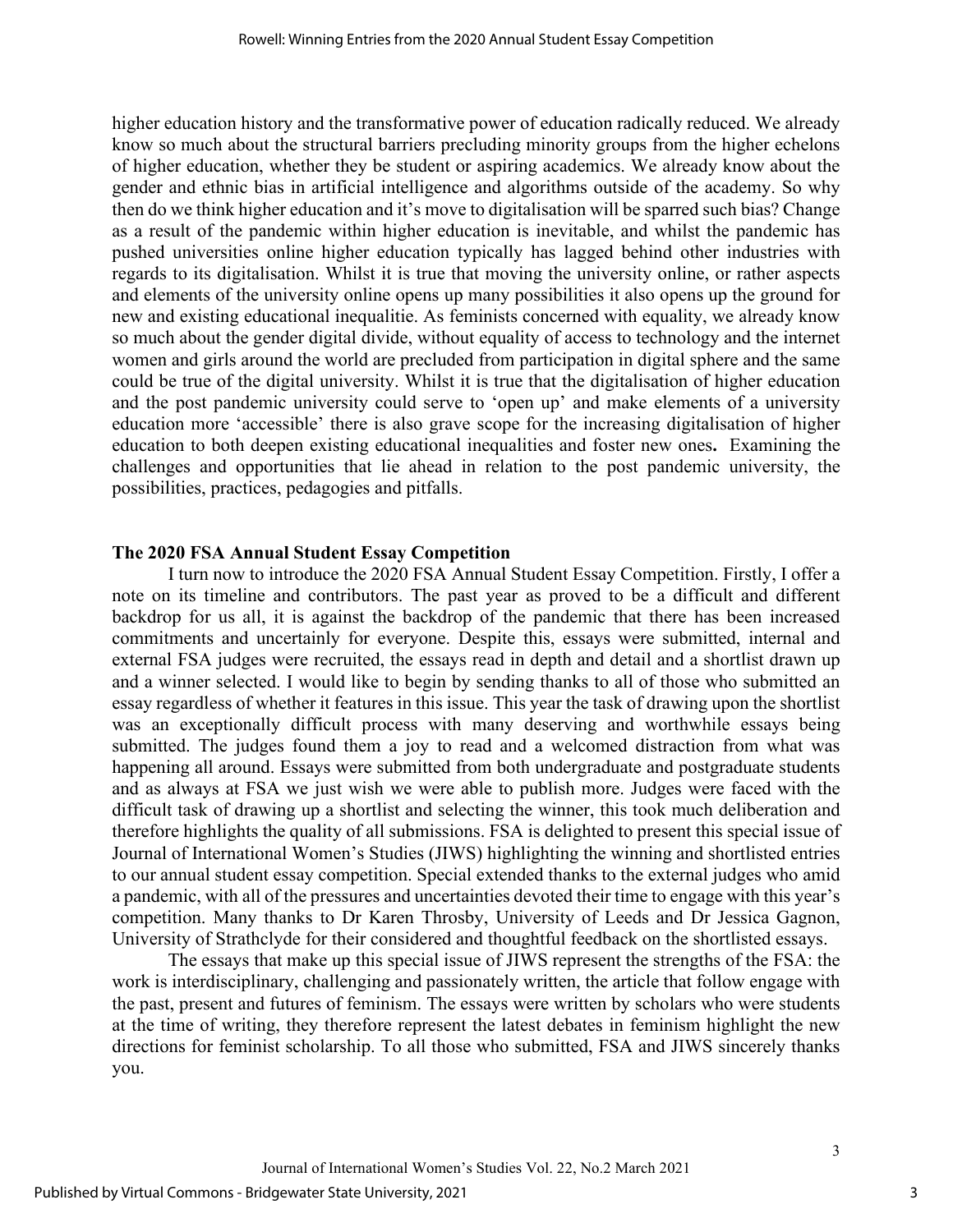#### **The Essays**

I am pleased to announce that the winner of the FSA Annual Student Essay Competition is Naoise Murphy for her paper entitled *"Queering history with Sarah Waters: Tipping the Velvet, lesbian erotic reading and the queer historical novel".* Naoise is a PhD candidate at the University of Cambridge Centre for Gender Studies. Her research interests are in twentieth-century literature, queer theory and history, and Irish writing. The essay outlines how Sarah Waters' Tipping the Velvet (1998) illuminates the challenges involved in doing queer history. Within the essay, Naoise argues that Waters' engagement with embodied reality represents an innovative intervention in queer historiography. The erotic is mobilised in this novel to collapse the distinction between alterity and continuity, admitting the affective dimensions of queer research. *Tipping the Velvet*  addresses the tensions between some forms of lesbian feminist theory and queer theory, demonstrating the inextricability of queerly gendered subjectivities and lesbian erotics.

In Jovana Čvorić essay *"Intimate Partner Femicide in the Serbian Mainstream Media: Maintaining the Patriarchal Narrative through Online Newspaper Readers' Comments"* a feminist standpoint is adopted. The essay explores how the maintenance of the patriarchal narrative about male violence against women (MVAW) in the Serbian media impacts the audience perceptions of intimate partner femicide (IPF). The study uses critical discourse analysis to explore online readers' comments on articles relating to IPF published in four Serbian daily newspaper web portals in 2013 at a time when the highest number of IPFs was recorded.

 *"Social Reproduction Theory: on regulating reproduction, understanding oppression and as a lens on forced sterilisation"* written by Lydia Glover considers Marxist feminism's two main schools of thought – 'dual systems theory' and 'social reproduction theory'. The paper brings these two theoretical perspectives into dialogue with a topic that is often neglected in feminist discussions of reproductive rights: forced sterilisation. The two material examples explored within the paper are the historical forced sterilisation of Black (cisgender) women in the USA and the current coercive sterilisation of transgender men and women in the USA. The essay argues that ultimately, although the Marxist 'tool' will inevitably need to be 'sharpened and honed to fit new, emerging social realities' (Bhattacharya, 2017a: 19), Marxism is just as important now to our understanding of the social as it ever was.

Cécile Huber's essay *"Polymorph: Female Embodiment in Louise Bourgeois's Sculptures"* brings together a feminist psychoanalytic materialist approach inspired by Rosi Braidotti with the work of the artist Louise Bourgeois. In doing so this essay highlights how sculpture in particular can show the polymorphy of female embodiment. It thereby moves beyond previous interpretations of Bourgeois, which mainly drew on Freud's and Klein's psychoanalytic theory. Focusing on three works by Bourgeois, *Torso/Self-Portrait* (1963–64), *Janus Fleuri* (1968), and *Maman* (1999). Huber, throughout the essay argues that these sculptures show amorph, ambiguous, and hybrid modes of embodiment. All three examples thus illustrate the lived polymorphy of the subject's body.

In *"What does it mean to 'decolonise' gender studies? Theorising the decolonial capacities of gender performativity and intersectionality"* Julianne McShane argues for an understanding of Judith Butler's concept of gender performativity and Kimberlé Crenshaw's concept of intersectionality as decolonial methodologies, alternative epistemologies, and forms of political praxis within gender studies. McShane argues that gender performativity and intersectionality act as decolonial methodologies by revealing the respective erasures of constructedness and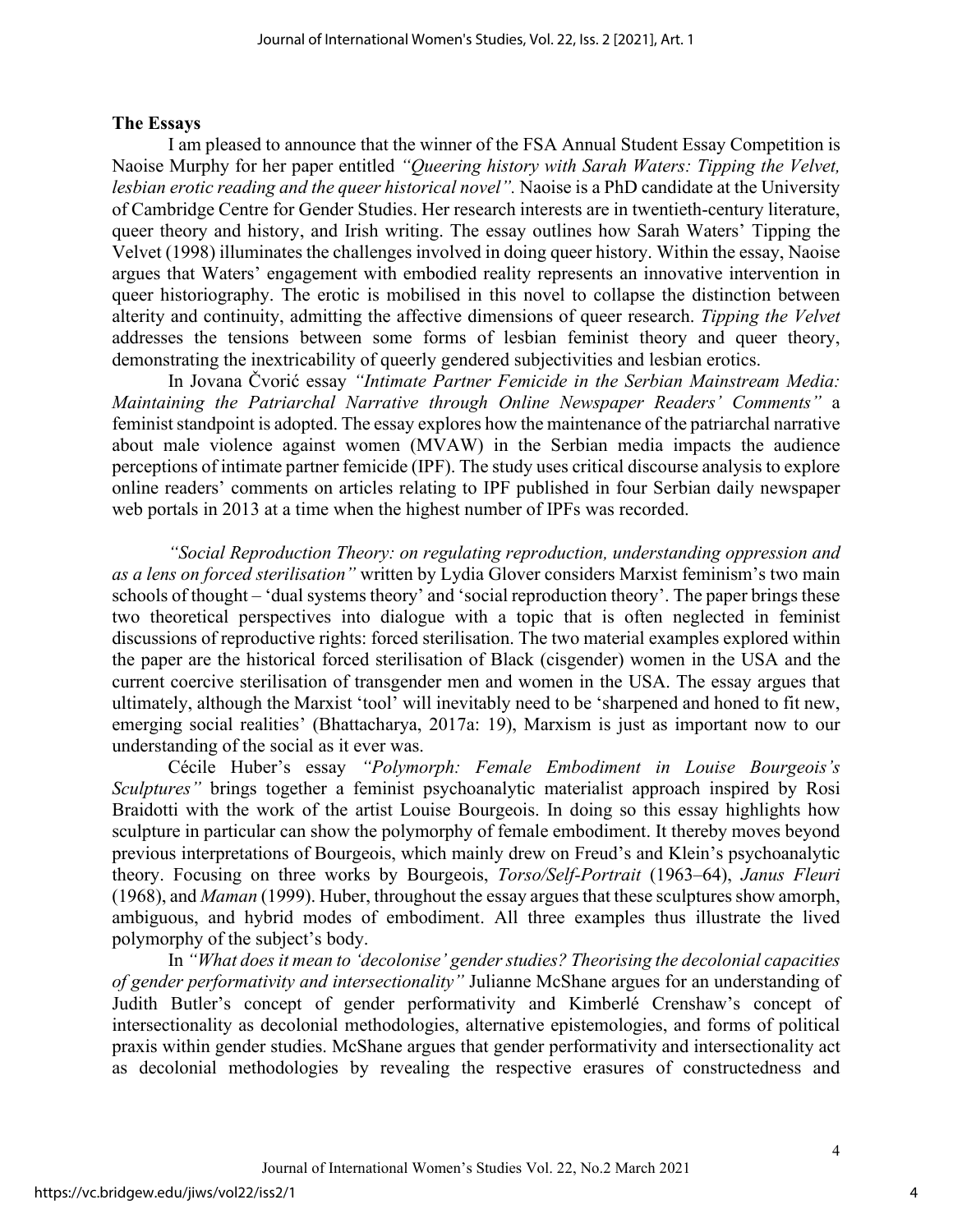situatedness within certain dysconscious, imperialist conceptions of 'gender' grounded in Whiteness, as well as how these erasures remain otherwise hidden and/or naturalised (to some).

*"Salvation as violence: anti-trafficking and the rehabilitation of rescued Filipino women into moral subjects"* by Sharmila Parmanand grapples with key themes such as sex work; trafficking; rehabilitation and victimhood within the context of the Philippines. The essay draws on extensive interviews with ten Filipino women who were placed in anti-trafficking shelters for rehabilitation, only four of whom identified as trafficking victim. The essay highlights the participants experience illustrating the way that rehabilitation programs have fallen short of their own goals of providing women access to resources and upholding their self-determination. Not least, the paper argues, because rehabilitation opportunities were conditional on exiting sex work and cooperation in the prosecution of perpetrators, regardless of women's preferences. Furthermore, the paper also argues that the disciplinary practices and moral regulations to which women were subjected are part of an ideological project that constructs sex work as deviance and directs women towards low-paying, labour-intensive alternatives that conform to normative femininity.

Gender and the production of knowledge has long been deliberated and discussed. Alice Roberts Dunn's essay further extends such discussion. In the essay *"How should an understanding of gender shape our approach to the production of knowledge?"* Dunn explores the question of what it means to take a feminist approach to the knowledge production process itself is of paramount importance. Drawing on postcolonial and intersectional thought and embedded in a discussion of the realities of the academic research process, this paper questions how an understanding of gender should shape such an approach. Ultimately, it argues the importance of moving beyond selfreflexivity alone and towards an understanding of research as a process of representation. Dunn draws on Spivak's exploration of the concept of representation and Alcoff's analysis of the problems of speaking for others, to show that the concept of representation offers an alternative path for the feminist production of knowledge. In doing so, the paper grapples with themes such as intersectionality, postcolonialism, production of knowledge, reflexivity, development and representation.

Finally, last but by no means least the special issue presents Jessica Beaumont's "*Phoebe Waller-Bridge's Fleabag(s): direct address and narrative control from stage to small screen". A*  special mention goes to Jessica for her work as it was written during her time as an undergraduate student reading BA English Literature. It is an exceptional achievement and at FSA and JIWS we were exceptionally excited to get a high quality, publishable undergraduate essay! Jessica's essay explores the television comedy Fleabag (BBC 2016-2019) which was adapted from a theatrical monologue and owes its mode of direct address to this dramatic past. The original one-woman show, written by and starring Phoebe Waller-Bridge, was first performed at the Edinburgh Fringe Festival in 2013, and, like the BBC Three television adaptation that followed in 2016, follows the story of a sexually promiscuous young woman, known to the audience only as 'Fleabag,' struggling with the death of her closest friend. As Beaumont writes, the essay is concerned with the application of auteur theory becomes relevant to a discussion of the use of direct address, and particularly interesting in the context of the perceived difficulty in resolving auteur theory and feminist content. The essay is an example of excellent undergraduate work within the realm of feminist and women's studies